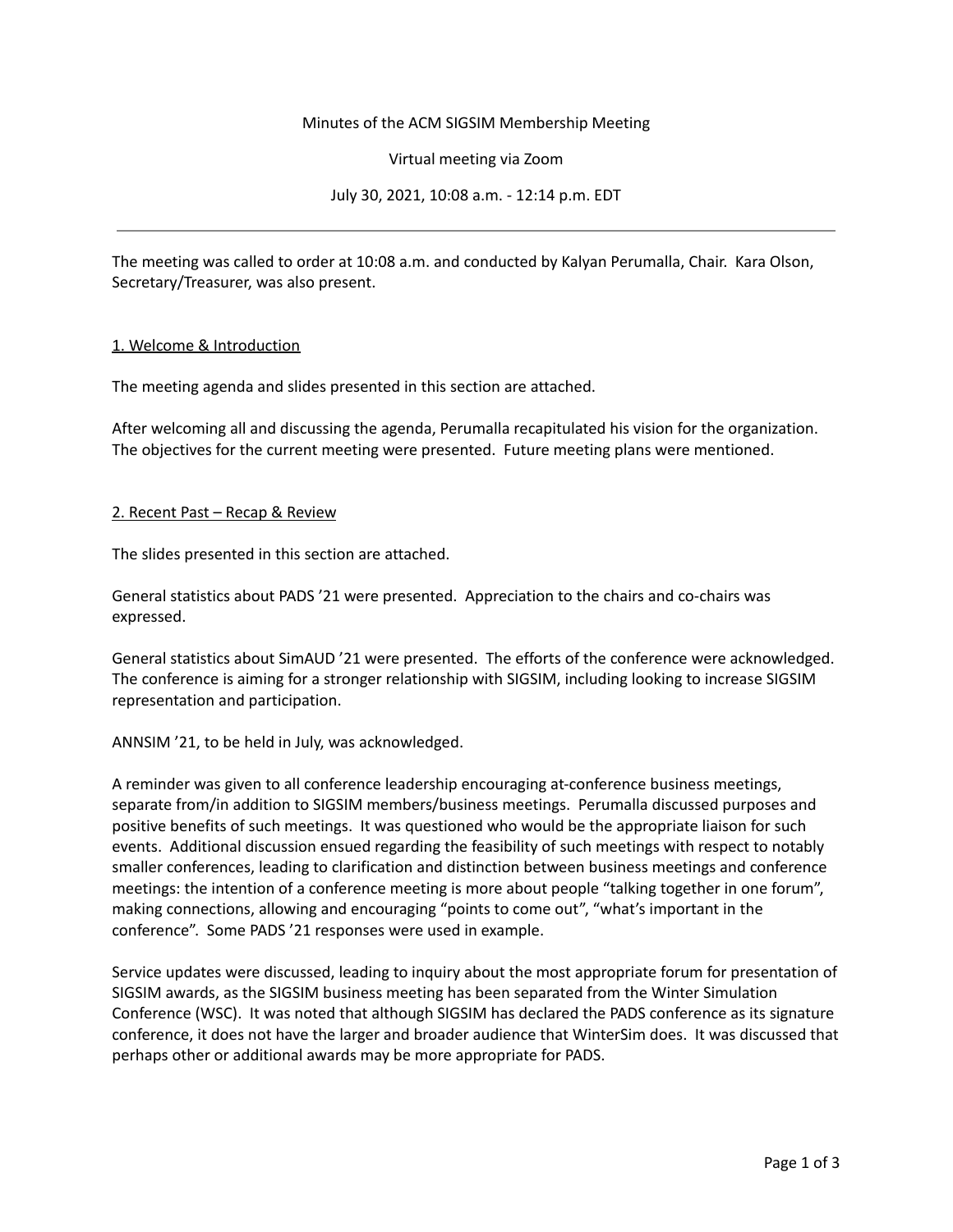A question was asked about the Distinguished Contributions Award in relation to scientific versus service contributions. A committee member provided that there is indeed a service component to the award though the award criteria are broadly structured.

# 3. Current – In the Works

The slides presented in this section are attached.

The general statistics about WSC '21 were presented. Margret Loper detailed that there is still a lot of uncertainty due to the pandemic, with hotels no longer forgiving contracts but giving leniency. The conference is currently considering an in-person component Monday through Wednesday (December 13-15) and a virtual component Wednesday through Friday (December 15-17). The conference has a good set of contributed and invited papers but it is unclear when authors will be able to commit to presenting in-person or virtually, given ever-changing travel restrictions and the ever-changing pandemic. Loper indicated they might not have a firm idea about how the program will look until possibly early October. The conference is additionally hoping to engage multiple [sub]continents that usually are unable to attend, including Africa and Eastern Europe.

The conference is anticipating a loss this year. Conference leadership strongly encouraged attendees to stay in the conference hotel if possible as to help with room-night commitments and help mitigate possible loss. Nav Mustafee discussed the unexpected loss of some of the biggest long-time sponsors. After inquiry, he clarified that the losses were not a result of commitment and withdrawal, but of declined commitment. This was especially surprising since the change in commitment had not been realized even as recently as June. Leadership has been soliciting other sponsors including academic institutions. All were encouraged to offer suggestions.

General overview and statistics about DS-RT '21 were presented.

General overview and statistics about MSWiM '21 were presented.

The Replication and Reproducibility Committee was highlighted in hopes of increasing awareness with respect to the next conference iterations, as there has been a decline in participation in the initiative. It was noted that a corresponding ACM Emerging Interest Group has been formed.

The Space Simulations Committee draft was also highlighted. The future committee hopes to tap into new talent, including simulation students.

Perumalla solicited that any other interests in forming committees or sub-interest groups be brought to the attention of SIGSIM. In addition, he requested suggestions for additional ways to disseminate information to increase SIGSIM awareness and interest. A member suggested an email list similar to the Internet History email list, where people occasionally pose questions and pioneers reply as interested. Dick Nance suggested possible coordination with the Simulation Archive at NC State.

In response to mention of the Archive, Margaret Loper urged reaching out to Richard Fujimoto for his archive while available.